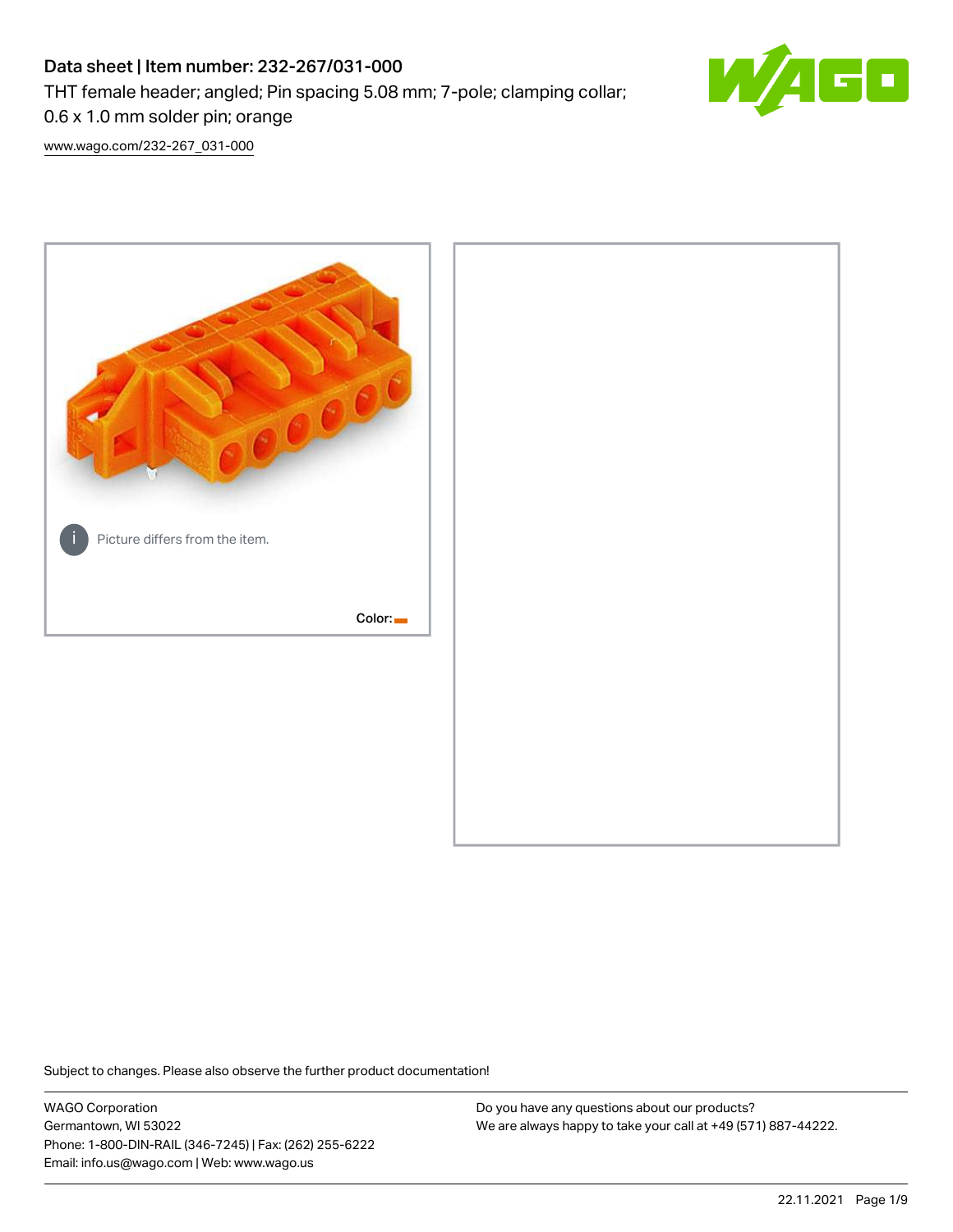

Dimensions in mm

L = pole no. x pin spacing

 $L_1 = L + 3$  mm

 $L_2 = L + 8.8$  mm

 $L_3 = L + 14.8$  mm

2- to 3-pole female connectors – one latch only

## Item description

**Horizontal or vertical PCB mounting via straight or angled solder pins** 

Subject to changes. Please also observe the further product documentation! For board-to-board and board-to-wire connections

WAGO Corporation Germantown, WI 53022 Phone: 1-800-DIN-RAIL (346-7245) | Fax: (262) 255-6222 Email: info.us@wago.com | Web: www.wago.us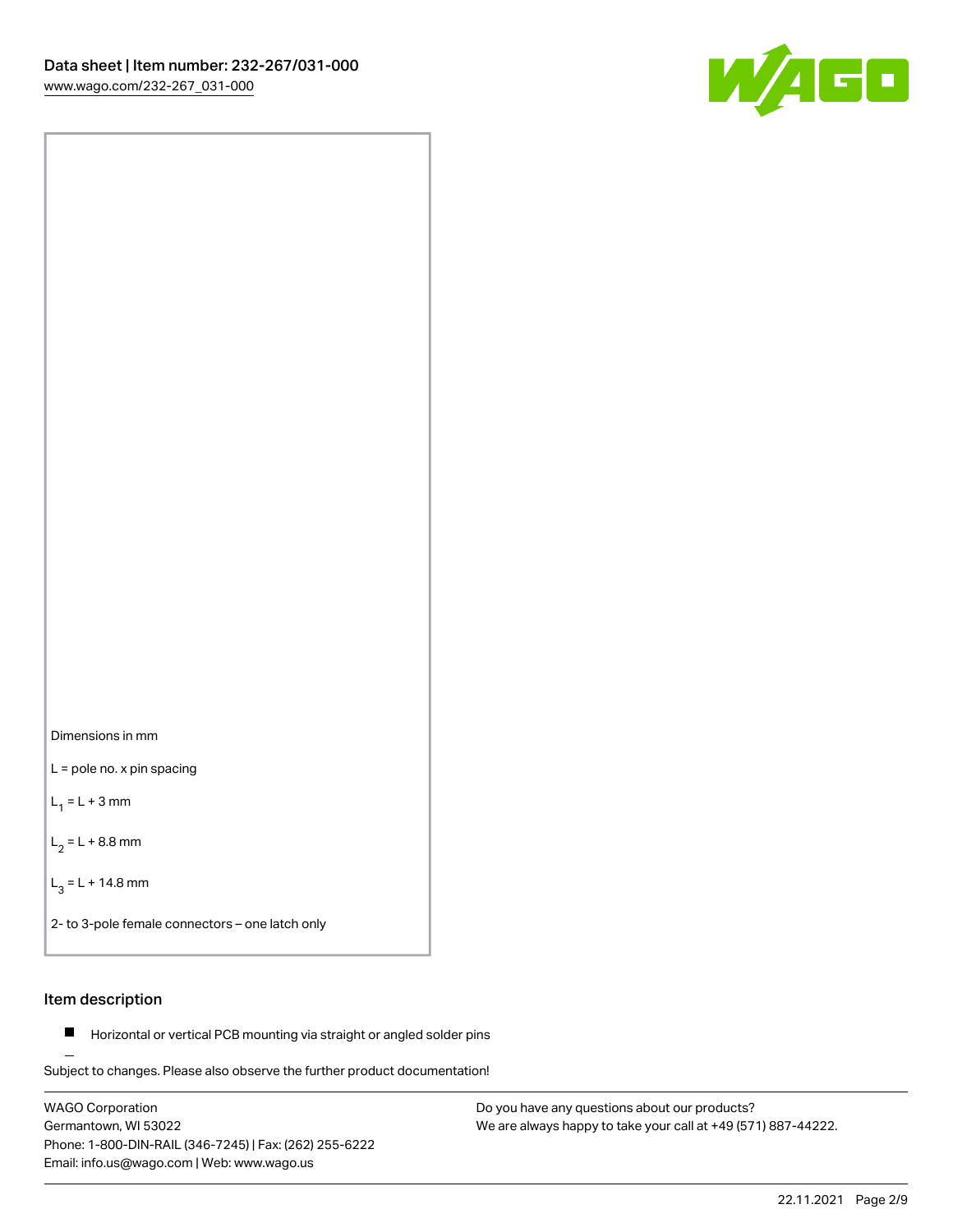

- For board-to-board and board-to-wire connections
- $\blacksquare$ Touch-proof PCB outputs
- $\blacksquare$ Easy-to-identify PCB inputs and outputs
- $\blacksquare$ With coding fingers

## Data **Notes**

| Safety information 1 | The <i>MCS – MULTI CONNECTION SYSTEM</i> includes connectors<br>without breaking capacity in accordance with DIN EN 61984. When<br>used as intended, these connectors must not be connected<br>/disconnected when live or under load. The circuit design should<br>ensure header pins, which can be touched, are not live when<br>unmated. |
|----------------------|--------------------------------------------------------------------------------------------------------------------------------------------------------------------------------------------------------------------------------------------------------------------------------------------------------------------------------------------|
| Variants:            | Other pole numbers<br>3.8 mm pin projection for male headers with straight solder pins<br>Gold-plated or partially gold-plated contact surfaces<br>Other versions (or variants) can be requested from WAGO Sales or<br>configured at https://configurator.wago.com/                                                                        |

## Electrical data

## IEC Approvals

| Ratings per                 | IEC/EN 60664-1                                                        |
|-----------------------------|-----------------------------------------------------------------------|
| Rated voltage (III / 3)     | 320 V                                                                 |
| Rated surge voltage (III/3) | 4 <sub>k</sub> V                                                      |
| Rated voltage (III/2)       | 320 V                                                                 |
| Rated surge voltage (III/2) | 4 <sub>k</sub> V                                                      |
| Nominal voltage (II/2)      | 630 V                                                                 |
| Rated surge voltage (II/2)  | 4 <sub>kV</sub>                                                       |
| Rated current               | 12A                                                                   |
| Legend (ratings)            | $(III / 2)$ $\triangle$ Overvoltage category III / Pollution degree 2 |

## UL Approvals

| Approvals per                  | UL 1059 |
|--------------------------------|---------|
| Rated voltage UL (Use Group B) | 300 V   |
| Rated current UL (Use Group B) | 15 A    |
| Rated voltage UL (Use Group D) | 300 V   |
| Rated current UL (Use Group D) | 10 A    |

| <b>WAGO Corporation</b>                                | Do you have any questions about our products?                 |
|--------------------------------------------------------|---------------------------------------------------------------|
| Germantown, WI 53022                                   | We are always happy to take your call at +49 (571) 887-44222. |
| Phone: 1-800-DIN-RAIL (346-7245)   Fax: (262) 255-6222 |                                                               |
| Email: info.us@wago.com   Web: www.wago.us             |                                                               |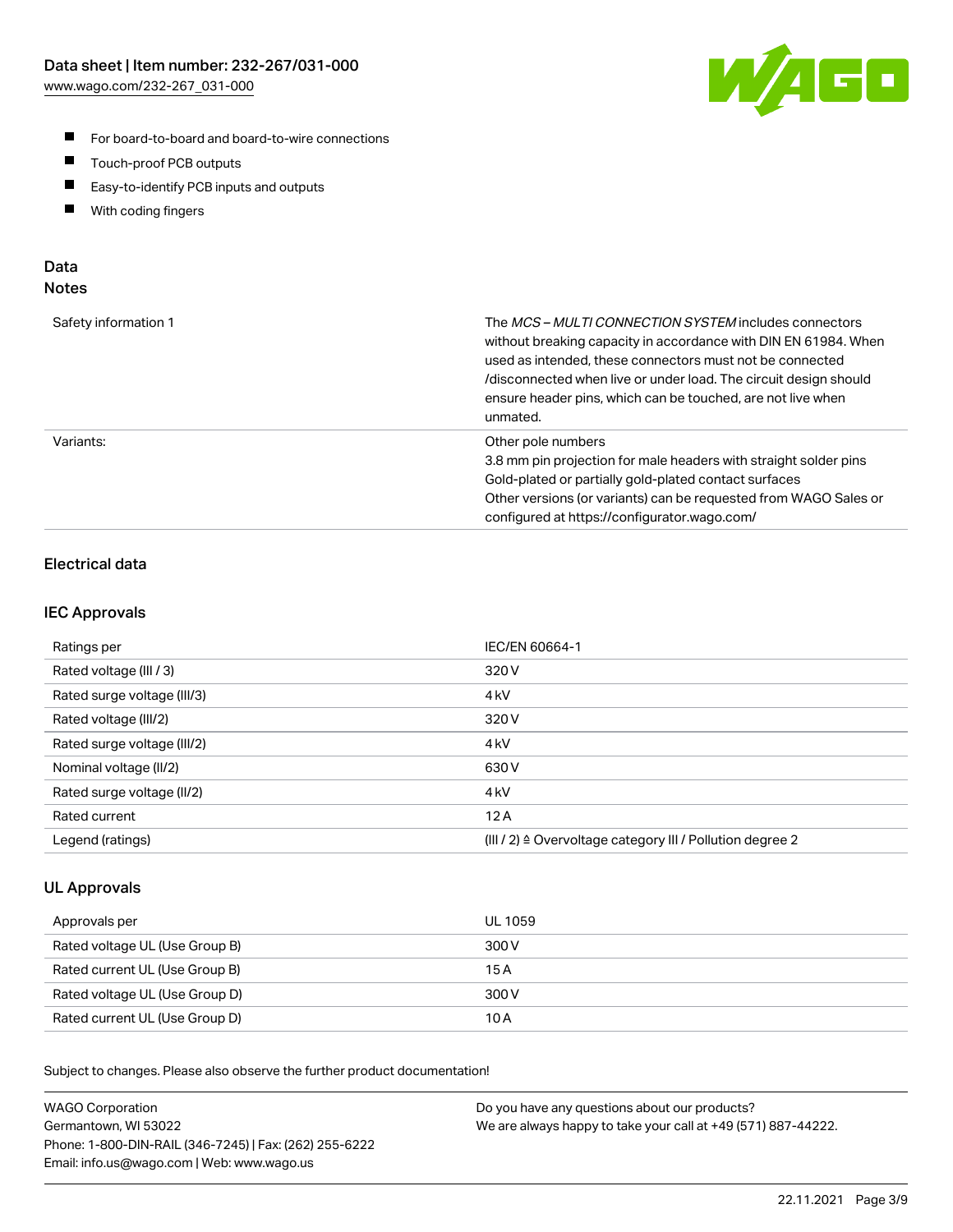

## Ratings per UL

| Rated voltage UL 1977 | soo v<br>วบบ<br>. |
|-----------------------|-------------------|
| Rated current UL 1977 | --                |
|                       | . J <i>r</i>      |

## CSA Approvals

| Approvals per                   | CSA   |
|---------------------------------|-------|
| Rated voltage CSA (Use Group B) | 300 V |
| Rated current CSA (Use Group B) | 15 A  |
| Rated voltage CSA (Use Group D) | 300 V |
| Rated current CSA (Use Group D) | 10 A  |

#### Connection data

| Total number of potentials |  |
|----------------------------|--|
| Number of connection types |  |
| Number of levels           |  |

#### Connection 1

| Number of poles<br>. |  |
|----------------------|--|
|                      |  |

## Physical data

| Pin spacing                          | 5.08 mm / 0.2 inch    |
|--------------------------------------|-----------------------|
| Width                                | 50.36 mm / 1.983 inch |
| Height                               | 16.6 mm / 0.654 inch  |
| Height from the surface              | 11.6 mm / 0.457 inch  |
| Depth                                | 18.25 mm / 0.719 inch |
| Solder pin length                    | 5 <sub>mm</sub>       |
| Solder pin dimensions                | $0.6 \times 1$ mm     |
| Drilled hole diameter with tolerance | $1.3$ $(+0.1)$ mm     |

## Mechanical data

| Mounting type | Mounting flange                         |
|---------------|-----------------------------------------|
| Mounting type | Feed-through mounting<br>Panel mounting |

| <b>WAGO Corporation</b>                                | Do you have any questions about our products?                 |
|--------------------------------------------------------|---------------------------------------------------------------|
| Germantown, WI 53022                                   | We are always happy to take your call at +49 (571) 887-44222. |
| Phone: 1-800-DIN-RAIL (346-7245)   Fax: (262) 255-6222 |                                                               |
| Email: info.us@wago.com   Web: www.wago.us             |                                                               |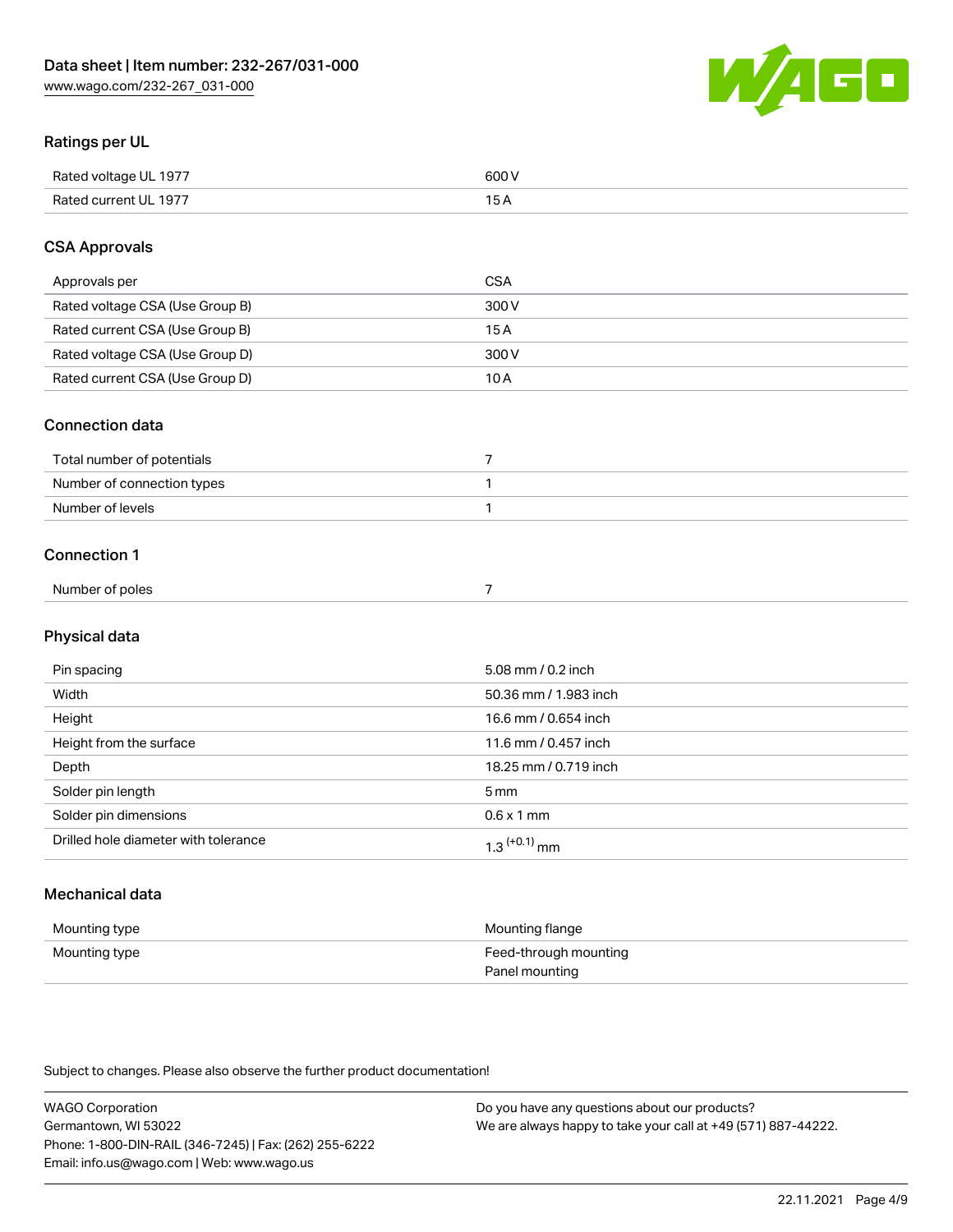

## Plug-in connection

| Contact type (pluggable connector) | Female header |
|------------------------------------|---------------|
| Connector (connection type)        | for PCB       |
| Mismating protection               | No            |
| Mating direction to the PCB        | 0°            |
| Locking of plug-in connection      | Without       |

## PCB contact

| <b>PCB Contact</b>                  | THT                                        |
|-------------------------------------|--------------------------------------------|
| Solder pin arrangement              | over the entire female connector (in-line) |
| Number of solder pins per potential |                                            |

#### Material data

| Color                       | orange           |
|-----------------------------|------------------|
| Material group              |                  |
| Insulation material         | Polyamide (PA66) |
| Flammability class per UL94 | V <sub>0</sub>   |
|                             |                  |
| Contact material            | Copper alloy     |
| Contact plating             | tin-plated       |
| Fire load                   | $0.12$ MJ        |

## Environmental requirements

| Limit temperature range | $-60+85 °C$ |
|-------------------------|-------------|
|-------------------------|-------------|

## Commercial data

| Product Group         | 3 (Multi Conn. System) |
|-----------------------|------------------------|
| PU (SPU)              | 50 Stück               |
| Packaging type        | box                    |
| Country of origin     | DE                     |
| <b>GTIN</b>           | 4044918625456          |
| Customs tariff number | 85366990990            |

## Approvals / Certificates

#### Ship Approvals

| <b>WAGO Corporation</b>                                | Do you have any questions about our products?                 |
|--------------------------------------------------------|---------------------------------------------------------------|
| Germantown, WI 53022                                   | We are always happy to take your call at +49 (571) 887-44222. |
| Phone: 1-800-DIN-RAIL (346-7245)   Fax: (262) 255-6222 |                                                               |
| Email: info.us@wago.com   Web: www.wago.us             |                                                               |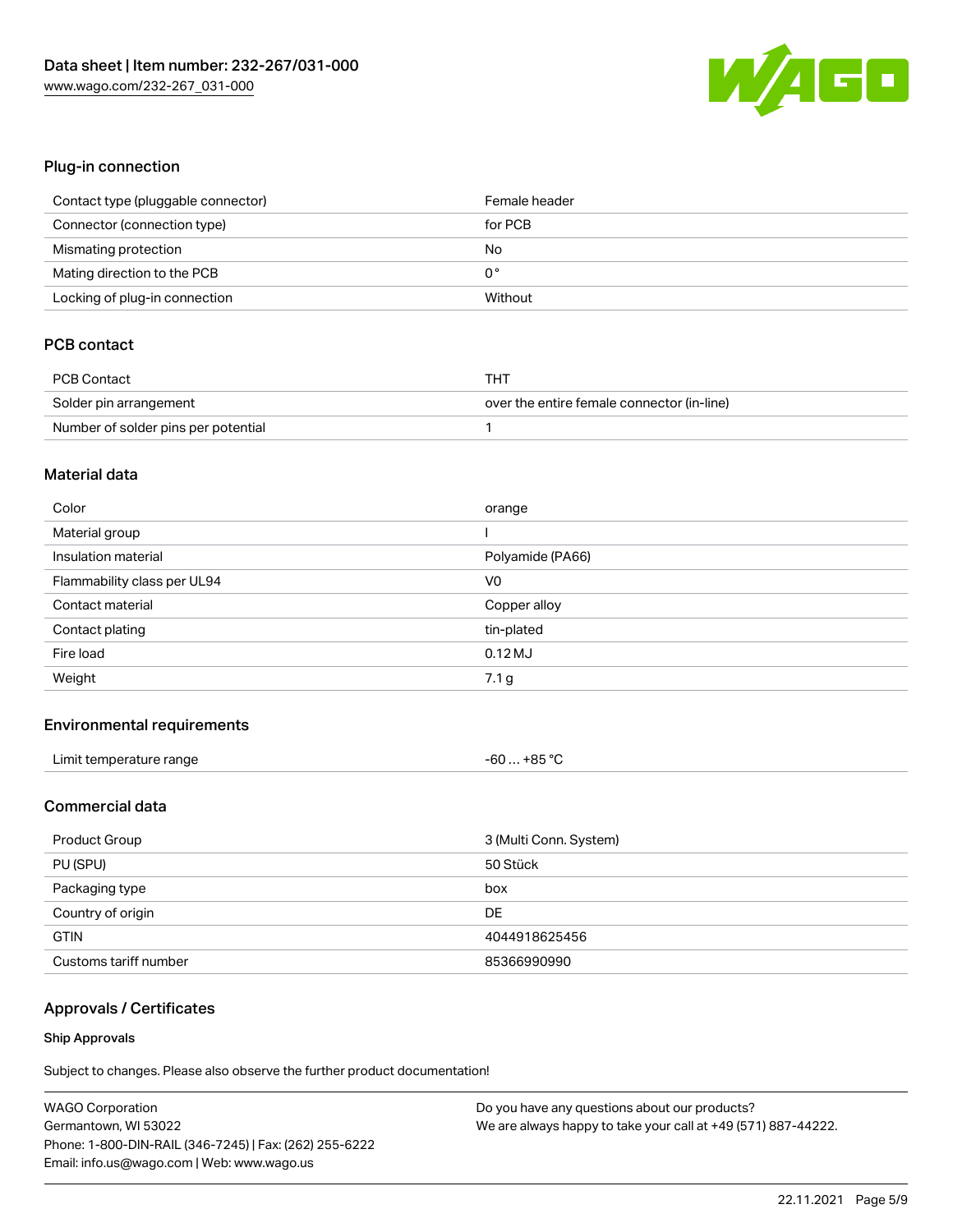

[www.wago.com/232-267\\_031-000](http://www.wago.com/232-267_031-000)

| Logo                          | Approval                                  | <b>Additional Approval Text</b> | Certificate<br>name                 |
|-------------------------------|-------------------------------------------|---------------------------------|-------------------------------------|
| ABS                           | <b>ABS</b><br>American Bureau of Shipping | $\overline{\phantom{0}}$        | $19 -$<br>HG15869876-<br><b>PDA</b> |
| 遡<br><b>BUREAU</b><br>VERITAS | BV<br>Bureau Veritas S.A.                 | <b>IEC 60998</b>                | 11915/D0 BV                         |
| <b>UL-Approvals</b><br>Logo   | Approval                                  | <b>Additional Approval Text</b> | Certificate<br>name                 |

| Logo | Approval                             | <b>Additional Approval Text</b> | name   |
|------|--------------------------------------|---------------------------------|--------|
| Ъ.   | UL<br>UL International Germany GmbH  | <b>UL 1977</b>                  | E45171 |
| Ъ.   | UR<br>Underwriters Laboratories Inc. | <b>UL 1059</b>                  | E45172 |

## **Counterpart**

Item no.231-637 Male connector; 7-pole; Pin spacing 5.08 mm ; orange [www.wago.com/231-637](https://www.wago.com/231-637) www.wago.com/231-637

## Optional accessories

#### Mounting

|                            | Item no.: 231-194<br>Self-tapping screw; B 2.2x13, fixing hole 1.8 mm Ø | www.wago.com/231-194 |
|----------------------------|-------------------------------------------------------------------------|----------------------|
|                            | Item no.: 231-195<br>Screw with nut; M2x12; for fixing element          | www.wago.com/231-195 |
|                            | Item no.: 231-295<br>Screw with nut                                     | www.wago.com/231-295 |
| <b>Testing accessories</b> |                                                                         |                      |
| Testing accessories        |                                                                         |                      |

| <b>WAGO Corporation</b>                                | Do you have any questions about our products?                 |
|--------------------------------------------------------|---------------------------------------------------------------|
| Germantown, WI 53022                                   | We are always happy to take your call at +49 (571) 887-44222. |
| Phone: 1-800-DIN-RAIL (346-7245)   Fax: (262) 255-6222 |                                                               |
| Email: info.us@wago.com   Web: www.wago.us             |                                                               |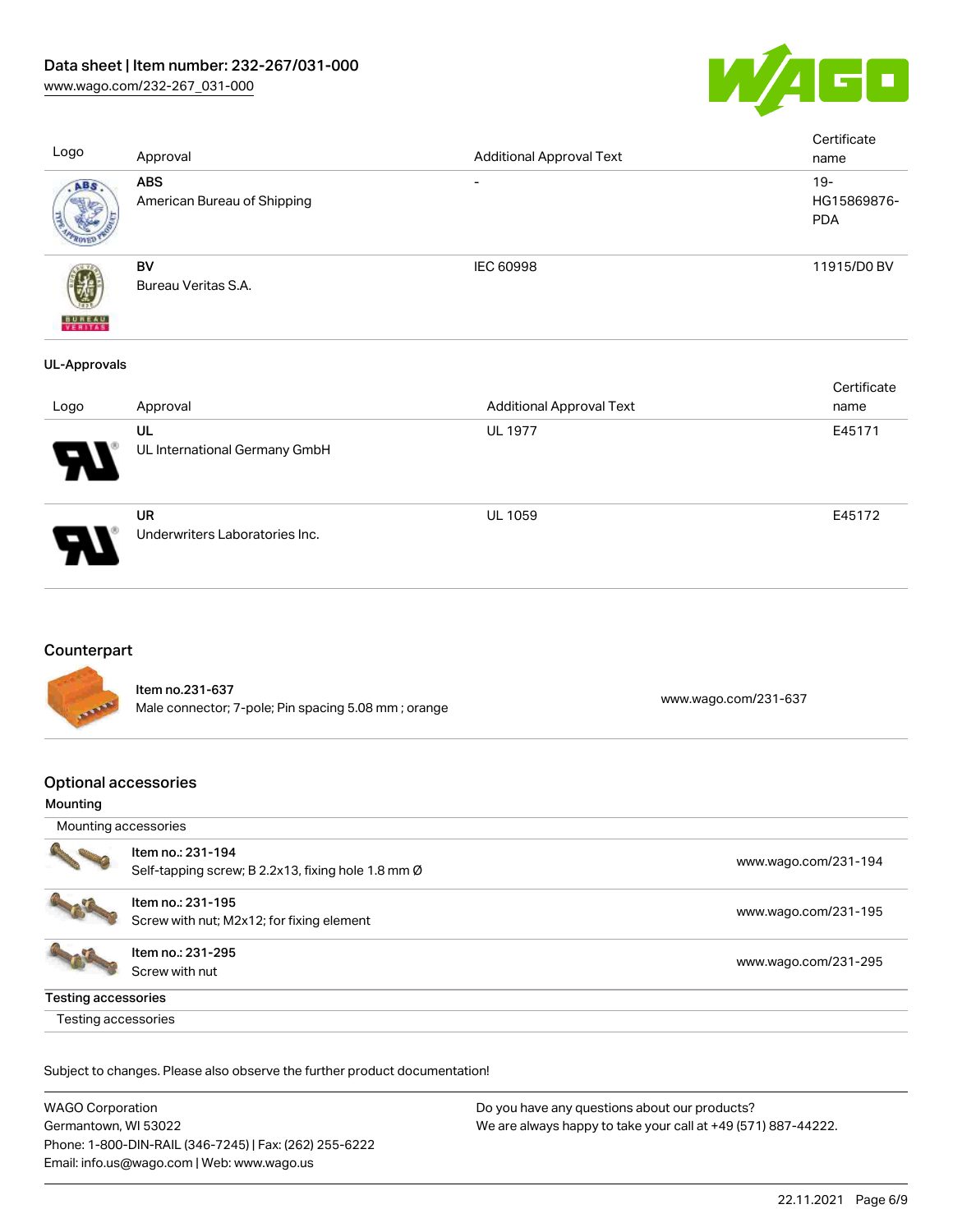Item no.: 231-661



[www.wago.com/210-136](http://www.wago.com/210-136)



Item no.: 210-136 Test plug; 2 mm Ø; with 500 mm cable

| <b>ILGIII IIU ZU I-UU I</b><br>Test plugs for female connectors; for 5 mm and 5.08 mm pin spacing; 2,50 mm <sup>2</sup> ; light gray |                                                                                                                                                                        | www.wago.com/231-661 |               |          |
|--------------------------------------------------------------------------------------------------------------------------------------|------------------------------------------------------------------------------------------------------------------------------------------------------------------------|----------------------|---------------|----------|
| <b>Downloads</b><br>Documentation                                                                                                    |                                                                                                                                                                        |                      |               |          |
| <b>Additional Information</b><br>Technical explanations                                                                              |                                                                                                                                                                        | 2019 Apr 3           | pdf<br>2.0 MB | Download |
| <b>CAD files</b>                                                                                                                     |                                                                                                                                                                        |                      |               |          |
| <b>CAE</b> data                                                                                                                      |                                                                                                                                                                        |                      |               |          |
|                                                                                                                                      | EPLAN Data Portal 232-267/031-000                                                                                                                                      |                      | <b>URL</b>    | Download |
|                                                                                                                                      | ZUKEN Portal 232-267/031-000                                                                                                                                           |                      | <b>URL</b>    | Download |
|                                                                                                                                      | EPLAN Data Portal 232-267/031-000                                                                                                                                      |                      | <b>URL</b>    | Download |
| <b>PCB Design</b>                                                                                                                    |                                                                                                                                                                        |                      |               |          |
|                                                                                                                                      | Symbol and Footprint 232-267/031-000                                                                                                                                   |                      | <b>URL</b>    | Download |
|                                                                                                                                      | CAx data for your PCB design, consisting of "schematic symbols and PCB footprints",<br>allow easy integration of the WAGO component into your development environment. |                      |               |          |
| Supported formats:                                                                                                                   |                                                                                                                                                                        |                      |               |          |
| ш                                                                                                                                    | Accel EDA 14 & 15                                                                                                                                                      |                      |               |          |
| Ш                                                                                                                                    | Altium 6 to current version                                                                                                                                            |                      |               |          |
| ш                                                                                                                                    | Cadence Allegro                                                                                                                                                        |                      |               |          |
| ш<br>DesignSpark                                                                                                                     |                                                                                                                                                                        |                      |               |          |
| П<br>Eagle Libraries                                                                                                                 |                                                                                                                                                                        |                      |               |          |
| KiCad                                                                                                                                |                                                                                                                                                                        |                      |               |          |
|                                                                                                                                      | <b>Mentor Graphics BoardStation</b>                                                                                                                                    |                      |               |          |
| <b>I</b>                                                                                                                             | Mentor Graphics Design Architect                                                                                                                                       |                      |               |          |
|                                                                                                                                      | Mentor Graphics Design Expedition 99 and 2000                                                                                                                          |                      |               |          |
|                                                                                                                                      | OrCAD 9.X PCB and Capture                                                                                                                                              |                      |               |          |
|                                                                                                                                      |                                                                                                                                                                        |                      |               |          |

Subject to changes. Please also observe the further product documentation!

| <b>WAGO Corporation</b>                                |
|--------------------------------------------------------|
| Germantown, WI 53022                                   |
| Phone: 1-800-DIN-RAIL (346-7245)   Fax: (262) 255-6222 |
| Email: info.us@wago.com   Web: www.wago.us             |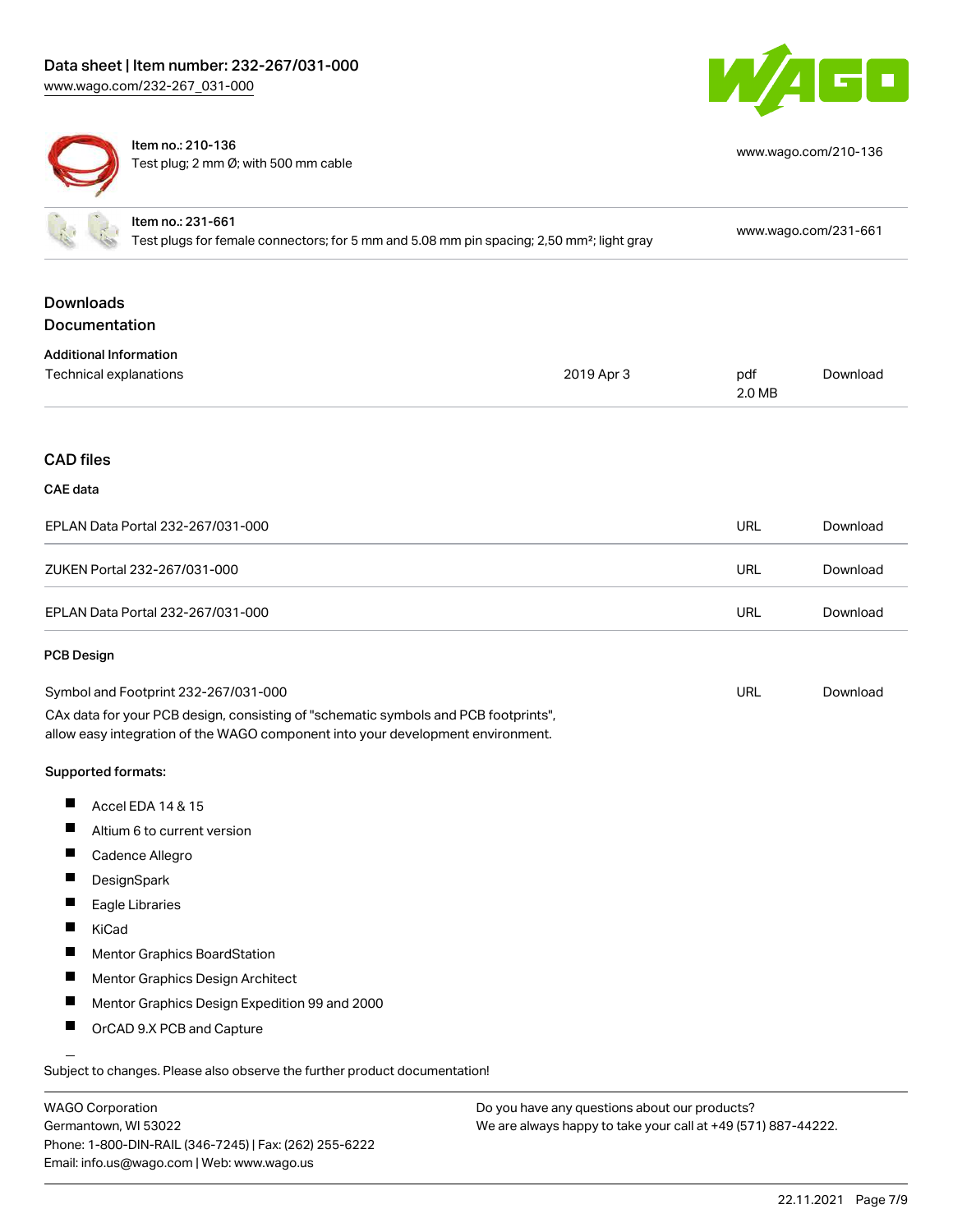[www.wago.com/232-267\\_031-000](http://www.wago.com/232-267_031-000)



|  | PADS PowerPCB 3, 3.5, 4.X, and 5.X |
|--|------------------------------------|
|--|------------------------------------|

- $\blacksquare$ PADS PowerPCB and PowerLogic 3.0
- $\blacksquare$ PCAD 2000, 2001, 2002, 2004, and 2006
- $\blacksquare$ Pulsonix 8.5 or newer
- **STL**
- **3D STEP**
- $\blacksquare$ TARGET 3001!
- $\blacksquare$ View Logic ViewDraw
- $\blacksquare$ Quadcept
- $\blacksquare$ Zuken CadStar 3 and 4
- $\blacksquare$ Zuken CR-5000 and CR-8000

PCB Component Libraries (EDA), PCB CAD Library Ultra Librarian

#### CAD data

| 2D/3D Models 232-267/031-000                                                                                |     | Download |
|-------------------------------------------------------------------------------------------------------------|-----|----------|
|                                                                                                             |     |          |
| <b>Environmental Product Compliance</b>                                                                     |     |          |
| <b>Compliance Search</b>                                                                                    |     |          |
| Environmental Product Compliance 232-267/031-000                                                            | URL | Download |
| THT female header; angled; Pin spacing 5.08 mm; 7-pole; clamping collar; 0.6 x 1.0<br>mm solder pin; orange |     |          |

### Installation Notes

Application

Subject to changes. Please also observe the further product documentation!

WAGO Corporation Germantown, WI 53022 Phone: 1-800-DIN-RAIL (346-7245) | Fax: (262) 255-6222 Email: info.us@wago.com | Web: www.wago.us